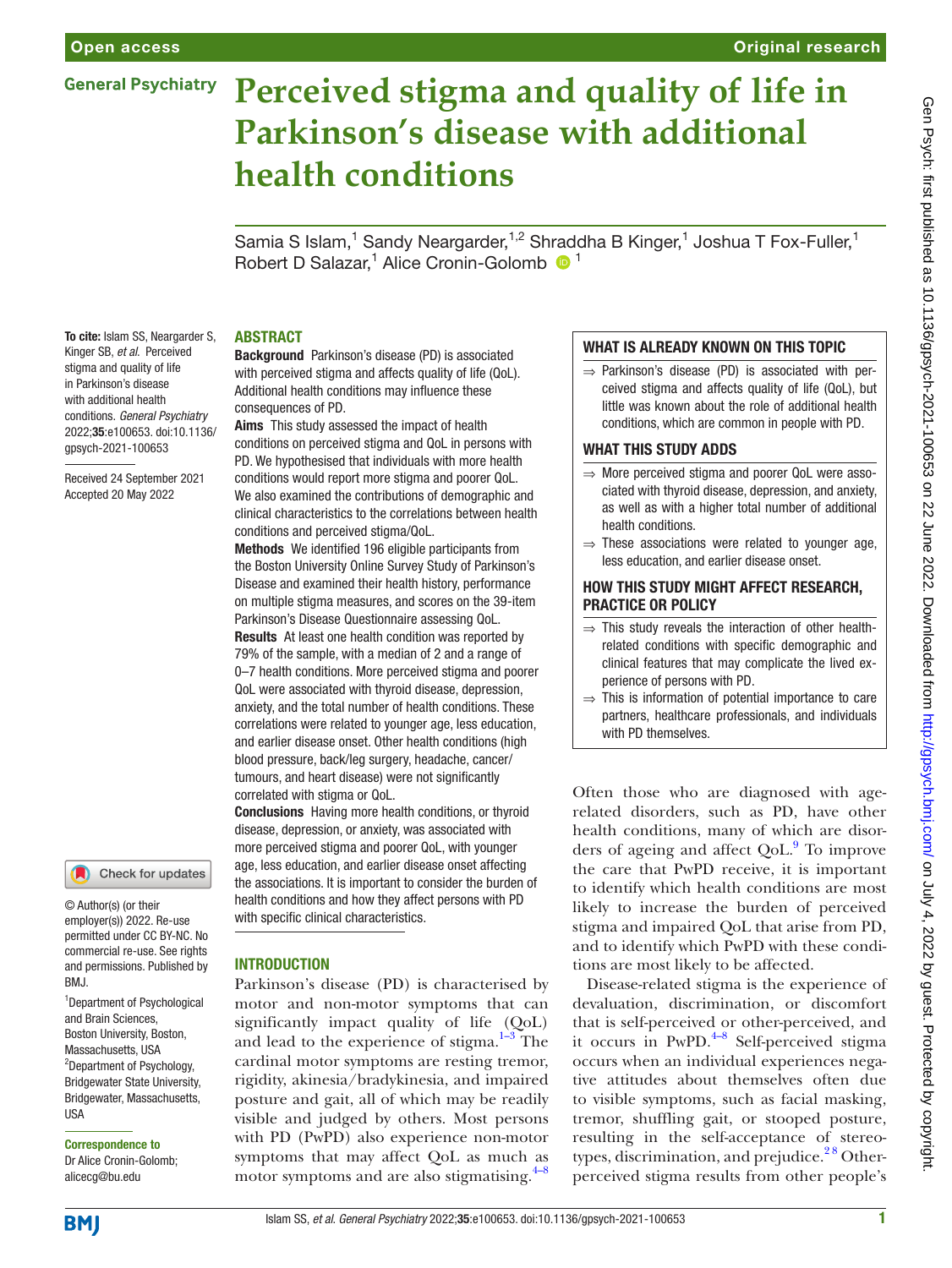negative reactions to PwPD and can be influenced by cultural factors, as well as gender stereotypes, where women are judged more severely on symptoms due to societal pressures and expectations.<sup>57–11</sup> In men with PD, younger age is associated with higher perceived stigma, possibly reflecting life adjustment to changes in social, family, and occupational roles.<sup>8</sup> Stigma is also associated with mental health disorders, $1^{\frac{3}{2}}$  and studies have found a strong role of depression in stigma perception and compromised QoL in  $PD^{-7-13}$  PwPD may experience stigma associated with both motor and non-motor symptoms, which can affect their daily activities and interpersonal relationships.<sup>2 9 10</sup> For example, facial masking and abnormal body movements further impair social wellbeing and social interactions among  $PwPD$ .<sup>11 14</sup> In addition, stigma is a predictor of QoL, making it an important component of multiple health conditions.<sup>[1](#page-8-0)</sup> The Health Utility Index ranked heart disease, head injury, high blood pressure, and diabetes as severely impacting QoL, with cancer, thyroid disease, and back injuries having a moderate impact, but it did not assess neurodegenerative  $disorders.<sup>915</sup>$ 

How individual health conditions affect perceived stigma and QoL is a question of interest, as many PwPD manage multiple health conditions. The purpose of the present study was to evaluate the impact of additional health conditions on perceived stigma and QoL in PwPD. We hypothesised that PwPD with more health conditions would experience more stigma and poorer QoL. We expected that depression would predict stigma perception and QoL, as reported previously,  $89$  and we examined several other health conditions for such associations. $5^{10}$  13 We assessed whether there were significant correlations between stigma/QoL and demographic and clinical variables. Because common problems of PD-stigma research are limited sample size and lack of a validated, PD-specific stigma measure, we addressed these issues by conducting online assessments and using multiple published stigma scales from which we additionally derived a stigma composite.

#### **METHODS**

#### Boston University Online Survey Study of Parkinson's Disease (BOSS-PD)

The goal of BOSS-PD was to evaluate the experiences of PwPD. We recruited volunteer participants through advertisements in the Fox Trial Finder, Clinicaltrials.gov, and American Parkinson Disease Association websites, and other community outreach. Inclusion criteria for PwPD were diagnosis of PD without dementia, age of 40 years and above, proficiency in English, access to a computer, and ≥8 years of education. As the overall BOSS-PD aimed to study participants with a primary diagnosis of PD, exclusion criteria were active neoplasms, serious cardiac disease, other serious chronic medical illness, prior intracranial surgery, history of traumatic brain injury,

psychiatric or neurological diagnoses other than PD, history of alcoholism or other drug abuse, or treatment with electroconvulsive therapy.

Consent was obtained via an online form before participants were given access to the Qualtrics-based survey. Participants then provided demographic and PD-related clinical information and health history, answering yes/no as to whether they had ever had the following health conditions: headache, stroke, high blood pressure, back/leg surgery, cancer/tumours, thyroid disease, heart problems, kidney problems, diabetes, lung problems, alcohol use disorder, substance abuse, seizures, electroconvulsive therapy, deep brain stimulation, mental retardation, or brain surgery.

After providing consent, participants responded to the BOSS-PD questionnaires. Those pertaining to the present study are described here.

# Quality of life: Parkinson's Disease Questionnaire-39 (PDQ-39)

This is a measure of QoL designed specifically for PD. There are 39 questions, including a four-item stigma subscore; higher scores indicate poorer QoL.<sup>[16](#page-8-9)</sup> The PDQ-39 and its stigma subscale have a high internal consistency measured by Cronbach's  $\alpha$ , as 0.63 and 0.88, respectively. Convergent validity has been measured with moderate correlations between the PDQ subscales and assessments of health on the 36-item Short Form Health Survey (SF-36) that fell between r=−0.31 and r=−0.88.<sup>[17](#page-8-10)</sup>

#### Stigma perception

The Stigma Scale for Chronic Illnesses (SSCI) assesses stigmatisation across various health conditions, with high internal consistency measured by Cronbach's  $\alpha$  of 0.97.<sup>[18](#page-8-11)</sup> The Stigmatization Scale (Harvey) evaluates stigma experienced by groups of people, such as members of minority groups, with an emphasis on social stigma and alienation.<sup>[19](#page-8-12)</sup> The internal consistency of the Harvey Scale was measured by Cronbach's α of 0.94, and construct validity was measured by finding correlations with self-report of stigmatisation, such as powerlessness (r=0.33) and self-esteem  $(r=0.34).$ <sup>19</sup> The Mental Health Consumers' Experience of Stigma Scale (Wahl) assesses the stigma experienced by those with mental health disorders. $20$  High internal consistency of the Wahl scale was measured by Cronbach's α of 0.63 and concurrent validity was found with moderate correlations to QoL (r=−0.33) and psychiatric symptoms  $(r=0.31)$ .<sup>21</sup> We evaluated each of these scales, together with the stigma subscale of the PDQ-39, with respect to health conditions. We also constructed a stigma composite by converting the participant's score on each of the four stigma scales to a z-score based on the means of the sample and summing the z scores. Higher scores on the stigma measures indicate more perceived stigma.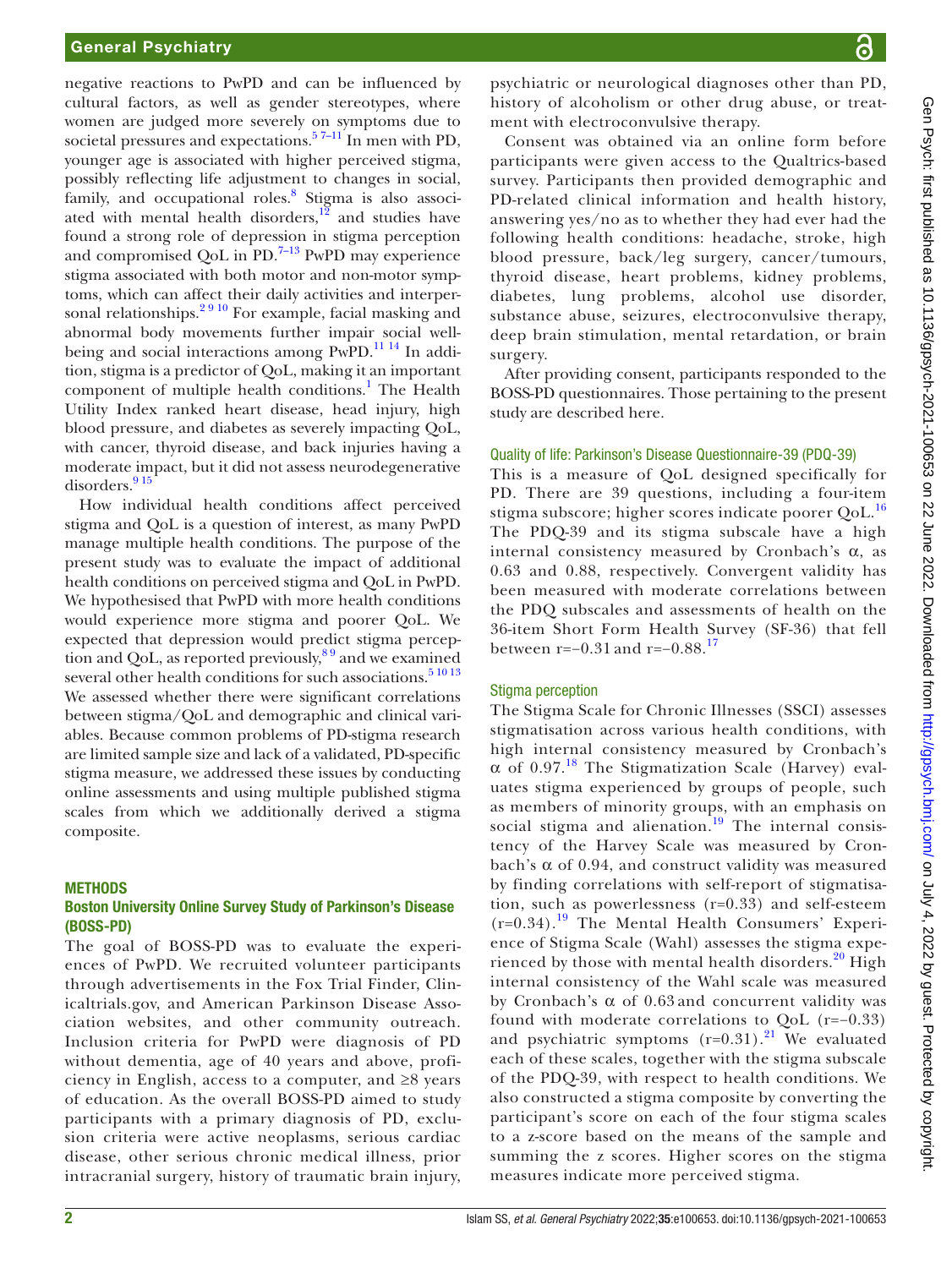#### Non-motor symptoms: Non-Motor Symptoms Questionnaire (NMSQ)

This lists PD non-motor symptoms for endorsement (yes/ no), including neuropsychiatric, sleep, gastrointestinal, sensory, and autonomic symptoms.<sup>[22](#page-8-15)</sup>

#### Motor symptoms

Participants were asked if they experienced specific motor symptoms (yes/no): tremor, rigidity, speech difficulties, masked facial expression, balance/posture, or dyskinesia. If they answered 'yes,' they received the following questions: (1) (BOSS-PD<sub>motor</sub>): 'How unpleasant do you consider your motor symptoms?' (1=Not at all; 2=Mildly: They do not bother me much; 3=Moderately: They are very unpleasant, but I can stand them; 4=Severely: I can barely stand them); and (2) (BOSS-PD<sub>m-ADL</sub>): 'Does your motor symptom affect your ability to engage in activities of daily living (ADL)?' (ADL) (1=Never, 2=Rarely; 3=Sometimes; 4=Often; 5=Always). Total scores represented the sum of the six motor symptom ratings.

#### Non-motor and motor experiences of daily living: Movement Disorders Society Unified Parkinson Disease Rating Scale (MDS-UPDRS)

This is a standard measure of PD severity. We administered Parts I and II, respectively, the non-motor and motor aspects of experiences of daily living.<sup>23</sup>

#### Depression: Beck Depression Inventory-II

This is a 21-item self-report assessment of depression symptom severity on a scale of  $0-3.^{24}$  A score of 14 or more is suggestive of clinical depression in PD.<sup>[25](#page-8-18)</sup>

#### Anxiety

#### We included two widely used self-report scales to assess anxiety. Beck Anxiety Inventory (BAI) is a 21-item measure of symptom severity on a scale of  $0-3.^{26}$  Parkinson's Anxiety Scale (PAS) is a 12-item measure using a scale of  $0-5.^{27}$  For both, scores of 13 or more are suggestive of clinical anxiety in PD. $27\frac{28}{10}$

#### Statistical analyses

For analysis, we included only those health conditions that were endorsed by at least 10% of the sample (20 participants) for power purposes. We used t-tests to examine whether gender affected the clinical variables. We used point-biserial correlations to assess the association of a health condition (presence/absence) with stigma (for each scale plus composite) and with QoL (PDQ-39 total score). A p value of 0.01 was used to account for multiple comparisons; p>0.01and <0.05 was considered a trend. Analysis of covariance (ANCOVA) was performed with independent variables being health conditions (ie, between those who reported depression vs those without depression) that were significantly associated with the dependent variables of stigma and QoL measures (ie, PDQ, SSCI, etc), to examine the influences of demographic (age, gender, education) and clinical covariates (age at PD onset, PD duration, motor symptoms

 $(BOSS-PD<sub>motor</sub>, BOSS-PD<sub>m-ADL</sub>, Movement Disorders$ Society Unified Parkinson Disease Rating Scale (MDS-UPDRS) Part II) and non-motor symptoms (NMSQ, MDS-UPDRS Part I)). Partial eta squared values were reported for the ANCOVAs, alongside the p values, as a measure of effect size. To limit the number of analyses, we chose the one stigma measure that most strongly correlated with each health condition. Another ANCOVA was similarly performed for each health condition that was significantly associated with the QoL measure, PDQ-39 total. We used ANCOVAs instead of regressions in our analyses, as many of the covariates were categorical variables and ANCOVAs allowed for more efficient analyses and interpretation of the data. For ANCOVAs, a p value of 0.01 was used to account for multiple comparisons; p>0.01 and <0.05 was considered a trend.

We categorised depression and anxiety as health conditions rather than as clinical characteristics, using the accepted cut-off scores for each scale to categorise PwPD as depressed/anxious or not. Hence, although the data on depression and anxiety were from the scales, whereas the data from the other health conditions were from yes/no endorsement responses, all were dichotomised in the same way and treated the same way in the analyses.

# **RESULTS**

#### **Participants**

Participants included 196 individuals (113women, 81 men, 2 unspecified; age range 43–84 years old; education range 10–21 years). [Table](#page-3-0) 1 provides demographic and clinical characteristics and scores on the stigma/QoL measures for the entire sample and for men and women separately. There were no differences between men and women on any demographics or the clinical, QoL, or stigma scores.

These participants were drawn from a larger sample of 347 who originally completed the BOSS-PD [\(figure](#page-3-1) 1). On the health history section of the survey, many potential participants endorsed 'blow to the head,' 'loss of consciousness,' or 'concussion,' although a history of traumatic head injury (with no further description) was an exclusion criterion. These individuals were consequently deemed ineligible. We retained participants who endorsed depression or anxiety for a number of reasons: many individuals may not recognise that depression and anxiety, which are common in PD, are psychiatric diagnoses, especially those with mild symptoms; a wide range of depression/anxiety symptom severity was represented in the current sample; and stigma was related to depres-sion in an in-person sample of PwPD.<sup>[8](#page-8-5)</sup> Hence, we felt it was important to evaluate depression and anxiety in relation to stigma and QoL in the current sample, especially in light of its relatively large number of women, who are generally understudied in PD.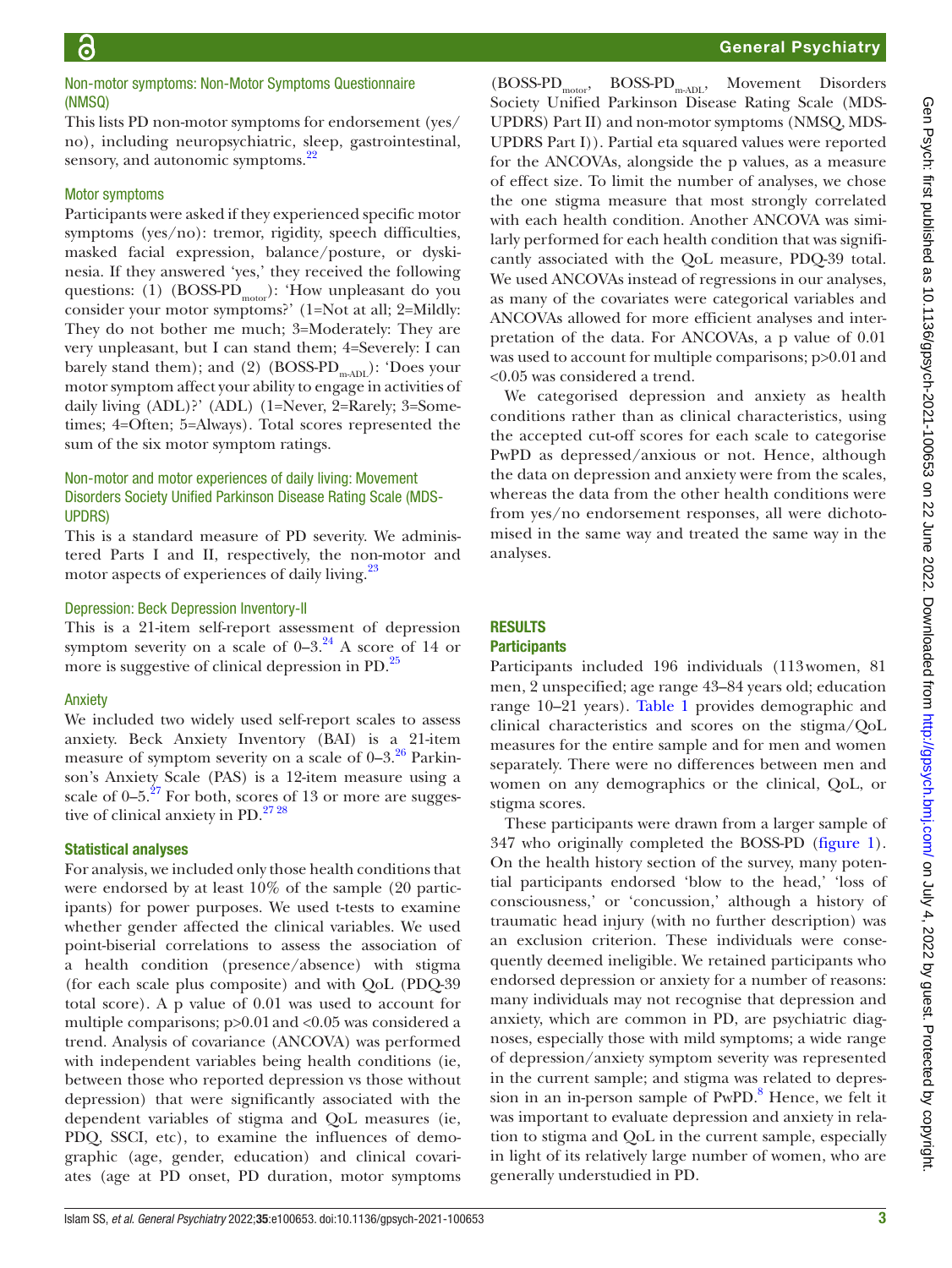<span id="page-3-0"></span>Table 1 Participant characteristics, mean (SD)

|                                                                     | $10(a)$ $(19 = 150)$ |             | $I = 01$    |
|---------------------------------------------------------------------|----------------------|-------------|-------------|
| Age (years)                                                         | 64.8(8.7)            | 64.3 (8.4)  | 65.5(9.0)   |
| Education (years)                                                   | 16.6(2.6)            | 16.2(2.6)   | 17.2(2.5)   |
| Age of disease onset (years)                                        | 60.5(9.3)            | 60.0(8.9)   | 61.3(9.7)   |
| Disease duration (years)                                            | 5.2(4.7)             | 5.3(5.0)    | 5.1(4.4)    |
| <b>MDS-UPDRS Part I</b>                                             | 8.8(4.5)             | 8.9(4.5)    | 8.6(4.5)    |
| <b>MDS-UPDRS Part II</b>                                            | 8.7(6.3)             | 8.2(6.5)    | 9.2(5.9)    |
| BOSS-PD <sub>motor</sub>                                            | 6.6(3.6)             | 6.9(3.4)    | 6.4(3.8)    |
| $\mathsf{BOSS}\text{-}\mathsf{PD}_{\mathsf{m}\text{-}\mathsf{ADL}}$ | 7.1(4.3)             | 7.1(4.0)    | 7.0(4.7)    |
| <b>NMSQ</b>                                                         | 46.5 (20.9)          | 46.8 (22.0) | 46.1 (18.9) |
| PDQ-39 total score                                                  | 23.6(12.8)           | 24.8 (12.7) | 21.8(12.2)  |
| PDQ-39 stigma subscore                                              | 19.1(21.1)           | 21.2(22.0)  | 15.8(18.5)  |
| <b>SSCI</b>                                                         | 34.5(10.9)           | 35.2(11.9)  | 33.1(8.5)   |
| Mental Health Consumers' Experience of Stigma Scale (Wahl)          | 34.8(6.6)            | 35.4(6.6)   | 34.1(6.4)   |
| Stigmatization Scale (Harvey)                                       | 39.2 (10.0)          | 39.5(10.9)  | 38.9(8.5)   |
| Stigma composite (summed z-scores)                                  | $-0.2(2.4)$          | 0.0(2.7)    | $-0.5(1.9)$ |

one race, unknown/unreported. 76.4% was identified as not Hispanic, 1.2% as Hispanic, 21.6% as other, and 0.8% as unknown/unreported. \*Two participants were not identified as male or female.

ADL, activities of daily living; BOSS-PD, Boston University Online Survey Study of Parkinson's Disease; MDS-UPDRS, Movement Disorders Society Unified Parkinson Disease Rating Scale; NMSQ, Non-Motor Symptoms Questionnaire; PDQ, Parkinson's Disease Questionnaire; SSCI, Stigma Scale for Chronic Illnesses.

#### Prevalence of health conditions

The prevalence of health conditions reported by at least 10% of the PD sample was described in [table](#page-3-2) 2 (entire sample, women, men). Of the sample of 196, 79% (155 in total, 91women, 62 men, 2 unspecified) reported at least one health condition. High blood pressure was the most reported health condition, endorsed by 68 participants (35%). Conditions endorsed by less than 10% of the sample included kidney disease (13), diabetes (8), lung diseases (8), seizures (3), alcoholism (3), substance use disorder (3), stroke (1), brain surgery (1), electroconvulsive therapy (1), mental retardation (0), and deep brain stimulation (0). Participants reported a median of 2 health conditions with a range of 0–7: 41 PwPD had



<span id="page-3-1"></span>Figure 1 Study flowchart. BOSS-PD, Boston University Online Survey Study of Parkinson's Disease.

none, 48 had one, 48 had two, 25 had three, 21 had four, 6 had five, 5 had six, and 2 had seven, with no differences by gender.

 $Total (N=100)*$   $M_{\text{onon}} (n=112)$   $M_{\text{on}} (n=91)$ 

More women than men reported thyroid disease  $(\chi^2=17.6, p<0.001)$ . No other health conditions showed significant differences in the prevalence between men and women.

The prevalence of health conditions in our BOSS-PD sample was variable relative to the larger population of

<span id="page-3-2"></span>Table 2 Prevalence of health conditions in total sample

| and in women and men   |                      |                 |              |  |  |
|------------------------|----------------------|-----------------|--------------|--|--|
|                        | <b>Total (N=196)</b> | Women $(n=113)$ | Men $(n=81)$ |  |  |
| High blood<br>pressure | 68 (35%)             | 36 (32%)        | 32 (40%)     |  |  |
| Back/leg surgery       | 46 (23%)             | 24 (21%)        | 22 (27%)     |  |  |
| Headache               | 42 (21%)             | 30 (27%)        | 12 (15%)     |  |  |
| Thyroid disease***     | 38 (19%)             | 34 (30%)        | 4(5%)        |  |  |
| Depression             | 34 (17%)             | 19 (17%)        | 15 (19%)     |  |  |
| Anxiety (per PAS)      | 31 (16%)             | 20 (18%)        | 11 (14%)     |  |  |
| Cancer/tumours         | 29 (15%)             | 17 (15%)        | 12 (15%)     |  |  |
| Anxiety (per BAI)      | 28 (14%)             | 21 (19%)        | 7(9%)        |  |  |
| Heart disease          | 24 (12%)             | 16 (14%)        | $8(10\%)$    |  |  |

Two participants were not identified as female or male. Percentages per column exceed 100% because individuals endorsed multiple health conditions. \*\*\*p<0.001.

BAI, Beck Anxiety Inventory; PAS, Parkinson's Anxiety Scale.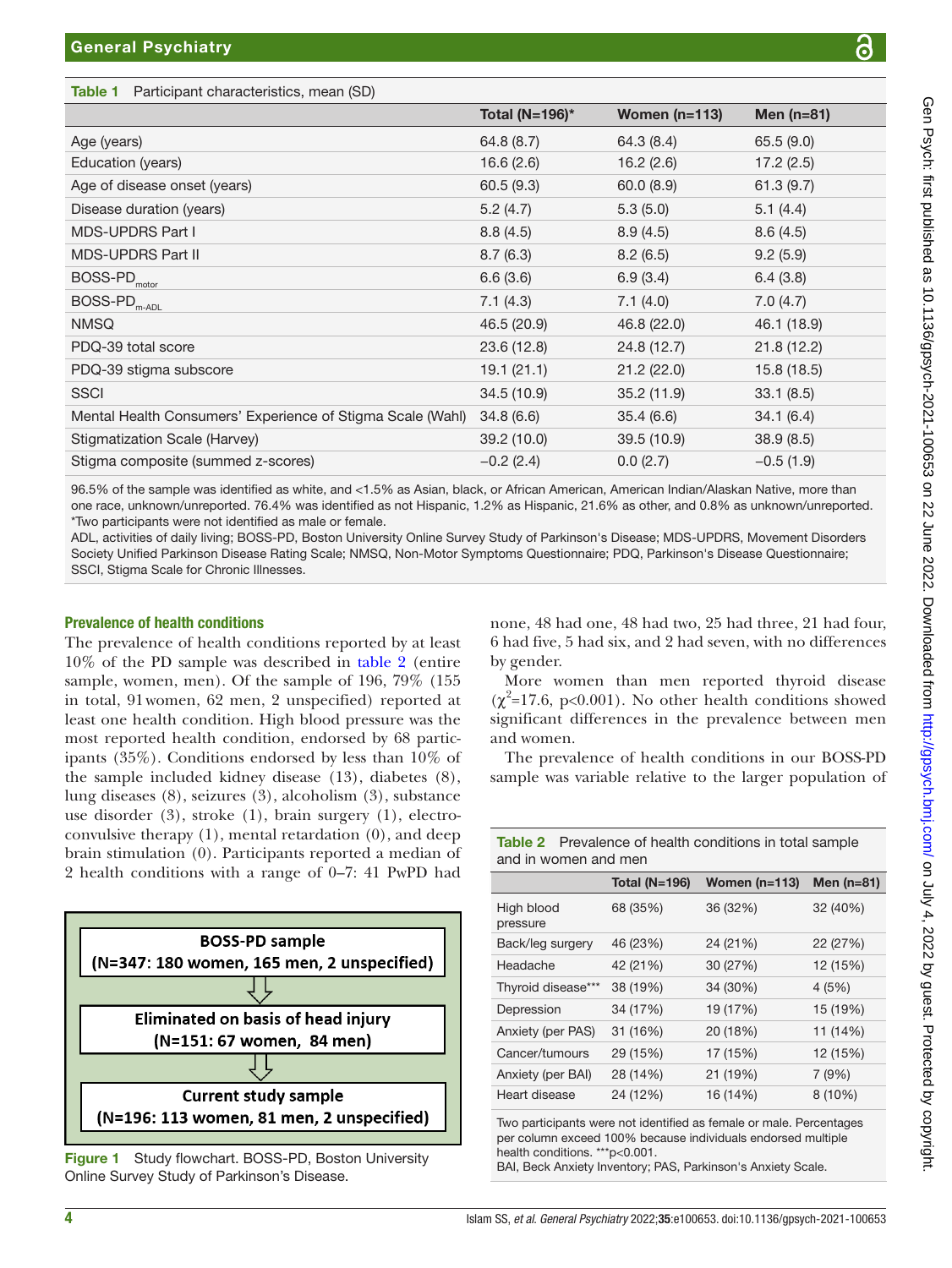older adults. According to a US-based study by He and colleagues of two large samples (40087 and 147900 individuals aged 65 or above),  $29$  the prevalence was similar for thyroid disease  $(19\%-20\%)$ ; BOSS-PD:  $19\%)$ , and for having two or more chronic conditions  $(81\% - 83\%);$ BOSS-PD: 79%), whereas high blood pressure (81%– 84%), heart disease (38%–39%, ischaemic) and cancer (summed prostate, breast, colorectal, lung, endometrial; prevalence 19%–20%) were under-represented in our sample (BOSS-PD: 35%, 12%, 15%, respectively), likely reflecting that many participants in our sample were younger than age 65. By contrast, depression (14%–15%) was somewhat over-represented in our sample (BOSS-PD: 18%), reflecting the known high prevalence of depression in PD. The study by He and colleagues did not report on other conditions that we assessed in our sample.

#### Stigma composite, stigma scales, QoL and relation to participant characteristics

For the entire sample, Pearson's correlations between the stigma composite score and the individual stigma scales were strong: SSCI (r=0.74, p<0.001), PDQ stigma subscale (r=0.68, p<0.001), Wahl Scale (r=0.59, p<0.001) and Harvey Scale ( $r=0.62$ ,  $p<0.001$ ). There was also a strong correlation between the total PDQ-39 and the stigma composite score ( $r=0.59$ ,  $p<0.001$ ). There was significant intercorrelation of scores on the stigma measures, justifying the use of the stigma composite. SSCI scores correlated with PDQ-stigma  $(r=0.60, p<0.001)$ , Wahl  $(r=0.41, p<0.001)$  and Harvey  $(r=0.23, p<0.001)$ ; PDQstigma correlated with Wahl (r=0.30, p<0.001) and Harvey  $(r=0.14, p<0.001)$ ; Wahl correlated with Harvey  $(r=0.26, p=0.14)$ p<0.001).

The stigma composite score was significantly affected by younger age (r=−0.27, p<0.001; more stigma with younger age), younger age at disease diagnosis (r=−0.35, p<0.001), and longer disease duration (r=0.23, p=0.001),

but not with gender or education level. It also correlated with higher scores on the MDS-UPDRS Part I (r=0.32,  $p<0.001$ ) and Part II (r=0.36,  $p<0.001$ ), more non-motor symptoms on the NMSQ (r=0.19, p=0.008), more motor symptom unpleasantness (BOSS-PD<sub>motor</sub>; r=0.29, p<0.001), and more motor symptom impairment on daily activities  $(BOSS-PD_{m\text{-ADL}}; r=0.34, p<0.001).$ 

#### Relation of health conditions to stigma/quality of life

For the following health conditions only, there were significant correlations with one or more stigma scores or with the PDQ-39 total score. The results were shown in [table](#page-4-0) 3 and summarised below. In general, the highest correlations for the stigma scales occurred for the SSCI.

Thyroid disease endorsement correlated with worse QoL on the PDQ and more stigma perception on the SSCI (p values<0.01) plus a trend on the stigma composite.

Depression endorsement correlated with worse QoL, more stigma perception per the composite score, and two stigma scales: SSCI and PDQ stigma subscale (all p values<0.001).

Anxiety endorsement, per BAI, showed moderate correlations with worse QoL and more perceived stigma: composite score, SSCI and PDQ stigma subscale, as well as a trend for the Wahl and Harvey. Anxiety per PAS was correlated with worse QoL and more perceived stigma: composite score, SSCI and PDQ stigma subscale (all p values<0.001), as well as a trend for the Wahl.

The total number of health conditions was related to poorer QoL and more stigma on the composite score and SSCI (all p values < 0.001).

There were no significant differences in stigma perception or QoL between those who did and did not endorse high blood pressure, back/leg surgery, headache, cancer/ tumours, or heart disease, using the planned alpha of 0.01 (all r values  $\leq$  0.14, all p values  $\geq$  0.024).

<span id="page-4-0"></span>

| Correlations (r) between health conditions and quality of life/stigma scores<br>Table 3 |               |             |                               |                      |                     |                  |
|-----------------------------------------------------------------------------------------|---------------|-------------|-------------------------------|----------------------|---------------------|------------------|
| <b>Health condition</b>                                                                 | <b>PDQ-39</b> | <b>SSCI</b> | <b>PDQ</b> stigma<br>subscale | Wahl<br><b>Scale</b> | <b>Harvey Scale</b> | Stigma composite |
| High blood pressure                                                                     | 0.10          | 0.07        | $-0.06$                       | $-0.05$              | $-0.03$             | 0.00             |
| Back/leg surgery                                                                        | 0.13          | 0.14        | 0.08                          | 0.14                 | $-0.05$             | 0.09             |
| Headache                                                                                | 0.04          | $-0.02$     | $-0.05$                       | 0.05                 | 0.13                | 0.06             |
| Cancer/tumours                                                                          | 0.06          | $-0.04$     | $-0.09$                       | $-0.06$              | $-0.13$             | $-0.10$          |
| Depression                                                                              | $0.56***$     | $0.55***$   | $0.27***$                     | 0.14                 | 0.10                | $0.38***$        |
| Thyroid disease                                                                         | $0.18**$      | $0.19**$    | 0.06                          | 0.02                 | 0.06                | $0.16*$          |
| Anxiety (BAI)                                                                           | $0.43***$     | $0.43***$   | $0.29***$                     | $0.17*$              | $0.15*$             | $0.35***$        |
| Anxiety (PAS)                                                                           | $0.45***$     | $0.45***$   | $0.32***$                     | $0.17*$              | 0.07                | $0.31***$        |
| Heart disease                                                                           | $-0.03$       | $-0.05$     | $-0.09$                       | $-0.08$              | 0.00                | $-0.10$          |
| Total health conditions                                                                 | $0.39***$     | $0.34***$   | 0.08                          | 0.13                 | 0.06                | $0.25***$        |

\*p<0.05 (trend); \*\*p<0.01; \*\*\*p<0.001. Alpha set at 0.01.

BAI, Beck Anxiety Inventory; PAS, Parkinson's Anxiety Scale; PDQ, Parkinson's Disease Questionnaire; SSCI, Stigma Scale for Chronic Illnesses.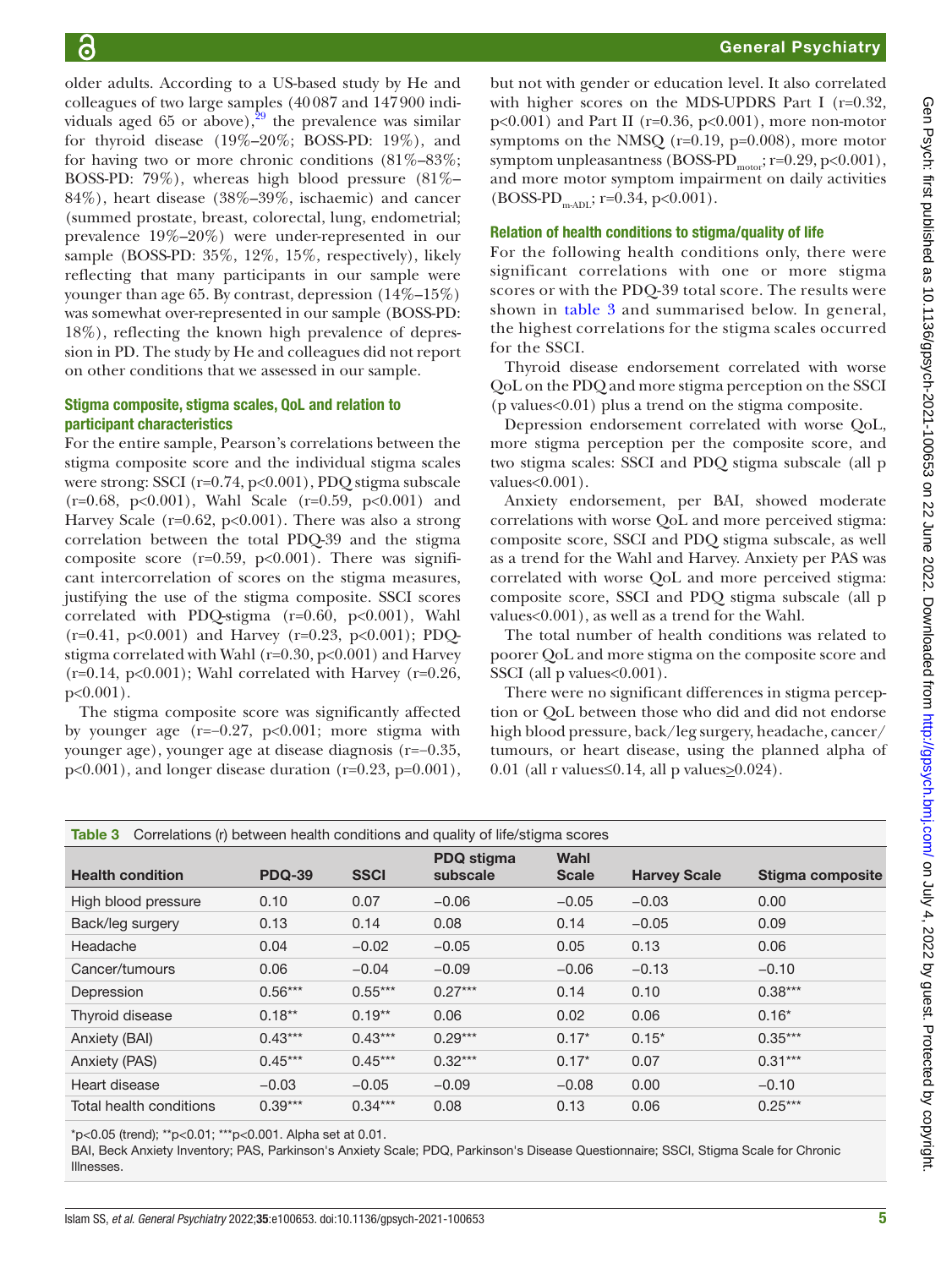<span id="page-5-0"></span>Table 4 ANCOVA F-values (P, effect sizes—partial eta squared) per clinical/demographic variables

|                                                                     | Thyroid**                    | Depression***                | Anxiety***                   | <b>Total number of additional</b><br>health conditions*** |
|---------------------------------------------------------------------|------------------------------|------------------------------|------------------------------|-----------------------------------------------------------|
| Age                                                                 | PDQ: $8.2**$ (=0.005, 0.04)  | PDQ: 2.9 (>0.05, 0.02)       | PDQ: 2.6 (>0.05, 0.01)       | PDQ: 15.9*** (<0.001, 0.08)                               |
|                                                                     | SSCI: 23.7*** (<0.001, 0.04) | SSCI: 14.0*** (<0.001, 0.08) | SSCI: 14.8*** (<0.001, 0.08) | SSCI: 27.8*** (<0.001, 0.14)                              |
| Gender                                                              | PDQ: 2.0 (>0.05, 0.01)       | PDQ: 7.6** (=0.006, 0.04)    | PDQ: $4.5^*$ (=0.04, 0.03)   | PDQ: 3.1 (>0.05, 0.02)                                    |
|                                                                     | SSCI: 0.1 (>0.05, 0.00)      | SSCI: 1.8 (>0.05, 0.01)      | SSCI: 0.9 (>0.05, 0.00)      | SSCI: 0.4 (>0.05, 0.00)                                   |
| Education                                                           | PDQ: 42.3*** (<0.001, 0.20)  | PDQ: 31.3*** (<0.001, 0.15)  | PDQ: 36.2***(<0.001, 0.17)   | PDQ: 47.2*** (<0.001, 0.21)                               |
|                                                                     | SSCI: 17.1*** (<0.001, 0.12) | SSCI: 9.2**(=0.003, 0.05)    | SSCI: 12.9*** (<0.001, 0.07) | SSCI: 15.5*** (<0.001, 0.08)                              |
| Disease onset                                                       | PDQ: 16.2*** (<0.001, 0.09)  | PDQ: 15.3*** (<0.001, 0.08)  | PDQ: 14.4*** (<0.001, 0.08)  | PDQ: 25.4*** (<0.001, 0.13)                               |
|                                                                     | SSCI: 19.1*** (<0.001, 0.10) | SSCI: 18.4*** (<0.001, 0.10) | SSCI: 17.4*** (<0.001, 0.05) | SSCI: 24.6*** (<0.001, 0.13)                              |
| Disease duration                                                    | PDQ: 2.8 (>0.05, 0.02)       | PDQ: 1.2 (>0.05, 0.00)       | PDQ: 2.0 (>0.05, 0.01)       | PDQ: 0.8 (>0.05, 0.00)                                    |
|                                                                     | SSCI: 1.6 (>0.05, 0.00)      | SSCI: 0.6 (>0.05, 0.00)      | SSCI: 1.1 (>0.05, 0.00)      | SSCI: 0.5 (>0.05, 0.00)                                   |
| MDS-UPDRS Part I                                                    | PDQ: 142.1*** (<0.001, 0.45) | PDQ: 93.4*** (<0.001, 0.35)  | PDQ: 124.4*** (<0.001, 0.42) | PDQ: 95.6*** (<0.001. 0.35)                               |
|                                                                     | SSCI: 33.9*** (<0.001, 0.17) | SSCI: 16.1*** (<0.001, 0.09) | SSCI: 26.9*** (<0.001, 0.14) | SSCI: 19.1*** (<0.001, 0.10)                              |
| MDS-UPDRS Part II                                                   | PDQ: 77.2*** (<0.001, 0.31)  | PDQ: 69.9*** (<0.001, 0.29)  | PDQ: 87.4*** (<0.001, 0.33)  | PDQ: 74.9*** (<0.001, 0.38)                               |
|                                                                     | SSCI: 33.2*** (<0.001, 0.16) | SSCI: 32.6*** (<0.001, 0.16) | SSCI: 42.2*** (<0.001, 0.20) | SSCI: 34.8*** (<0.001, 0.17)                              |
| <b>NMSQ</b>                                                         | PDQ: 12.9*** (<0.001, 0.07)  | PDQ: 13.1*** (<0.001, 0.07)  | PDQ: 8.7** (=0.004, 0.05)    | PDQ: 13.9*** (<0.001, 0.07)                               |
|                                                                     | SSCI: 0.9 (>0.05, 0.00)      | SSCI: 0.8 (>0.05, 0.00)      | SSCI: 0.12 (>0.05, 0.00)     | SSCI: 1.1 (>0.05, 0.00)                                   |
| $\mathsf{BOSS}\text{-}\mathsf{PD}_{\mathsf{motor}}$                 | PDQ: 19.5*** (<0.001, 0.10)  | PDQ: 16.2*** (<0.001, 0.08)  | PDQ: 17.8*** (<0.001, 0.09)  | PDQ: 21.7*** (<0.001, 0.11)                               |
|                                                                     | SSCI: 9.2** (=0.003, 0.05)   | SSCI: 6.7* (=0.010, 0.04)    | SSCI: 8.1**(=0.005, 0.05)    | SSCI: 10.9 <sup>**</sup> (=0.001, 0.06)                   |
| $\mathsf{BOSS}\text{-}\mathsf{PD}_{\mathsf{m}\text{-}\mathsf{ADL}}$ | PDQ: 23.6*** (<0.001, 0.12)  | PDQ: 15.0*** (<0.001, 0.08)  | PDQ: 23.5*** (<0.001, 0.12)  | PDQ: 20.7*** (<0.001, 0.11)                               |
|                                                                     | SSCI: 8.1** (=0.005, 0.05)   | SSCI: 2.0 (>0.05, 0.01)      | SSCI: 6.6* (=0.011, 0.04)    | SSCI: 4.7* (=0.03, 0.03)                                  |

df: (1, 170–175). \*p<0.05 (trend); \*\*p<0.01; \*\*\*p<0.001. Alpha set at 0.01.

ADL, activities of daily living; ANCOVA, analysis of covariance; BOSS-PD, Boston University Online Survey Study of Parkinson's Disease; MDS-UPDRS, Movement Disorders Society Unified Parkinson Disease Rating Scale; NMSQ, Non-Motor Symptoms Questionnaire; PDQ, Parkinson's Disease Questionnaire; SSCI, Stigma Scale for Chronic Illnesses.

#### Influence of demographic and clinical variables on the relation between health conditions and stigma/quality of life

To examine whether the above correlations between health conditions and stigma/QoL were driven by demographic or clinical variables, two ANCOVAs (using p of 0.01) were conducted for each health condition: thyroid disease, depression, anxiety per PAS (BAI showed similar results), and the total number of health conditions; one for QoL (PDQ-39 total) and the other for stigma (SSCI for thyroid disease, depression, anxiety, and total health conditions). We selected the SSCI for the ANCOVA regarding stigma because, as noted above, scores on this scale alone were significantly correlated with the endorsement of each one of the health conditions (thyroid disease, depression, anxiety) and with total health conditions. The results were in [table](#page-5-0) 4 and summarised below. All health conditions were still significantly associated with QoL and stigma after controlling for clinical, demographic, and motor and non-motor variables.

#### Thyroid disease *Quality of life*

Thyroid disease was significantly associated with QoL when controlling for clinical, demographic, and motor and non-motor variables. Additionally, younger age, less education, younger age of PD onset, more severe symptom-related impairment on the MDS-UPDRS Parts I, II, BOSS-PD<sub>motor</sub>, more non-motor symptoms on the NMSQ, and more frequent symptoms on the BOSS-PD<sub>m-ADL</sub> were significantly associated with

poorer QoL. Gender and disease duration were not significantly associated with QoL (PDQ-39).

# *Stigma*

Thyroid disease was significantly associated with stigma when controlling for clinical, demographic, and motor variables. Additionally, younger age, less education, younger age of PD onset, more severe symptom-related impairment on the MDS-UPDRS Parts I, II,  $BOS-PD_{\text{motor}}$ , and more symptoms on the BOSS-PD<sub>m-ADL</sub> were significantly associated with stigma (SSCI). Gender, disease duration, and nonmotor symptoms (NMSQ) were not significantly associated with stigma. It should be noted that very few men (5%) endorsed thyroid disease, whereas 30% of women did.

# **Depression**

#### *Quality of life*

Depression was significantly associated with QoL when controlling for clinical, demographic, and motor and non-motor variables. Additionally, being female, having less education, younger age of PD onset, more severe symptom-related impairments on the MDS-UPDRS Parts I and II and BOSS-PD<sub>motor</sub>, more frequent impairment by motor symptoms on BOSS-PD<sub>m-ADL</sub>, and more symptoms on the NMSQ were significantly associated with QoL (PDQ-39). Age and disease duration were not significantly associated with QoL.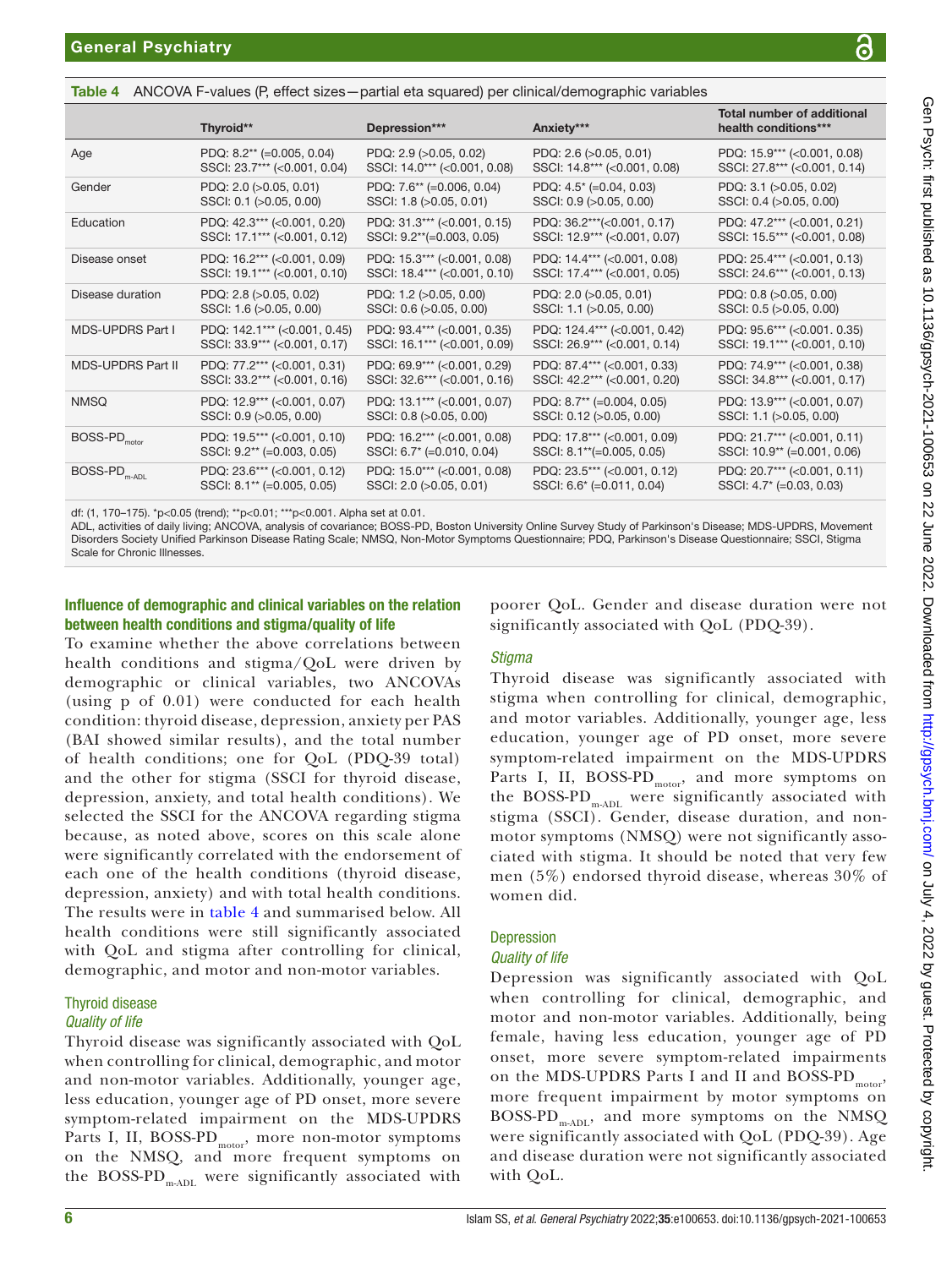### *Stigma*

Depression was significantly associated with stigma when controlling for clinical, demographic, and motor variables. Additionally, younger age, less education, earlier disease onset, and more severe symptom-related impairments on the MDS-UPDRS Part I and II were significantly associated with stigma (SSCI). Gender, disease duration, non-motor symptoms (NMSQ), self-reported motor symptom unpleasantness  $(BOSS-PD<sub>motor</sub>)$ , and motor symptom impairment (BOSS-PD<sub>m-ADL</sub>) were not significantly associated with stigma.

#### Anxiety

#### *Quality of life*

Anxiety was significantly associated with QoL when controlling for clinical, demographic, and motor and nonmotor variables. Additionally, less education, younger age of PD onset, more severe symptom-related impairments on the MDS-UPDRS Parts I, II, and BOSS-PD<sub>motor</sub>, more impairment by motor symptoms on BOSS-PD $_{\text{mADL}}$ , and more symptoms on the NMSQ were significantly associated with worse QoL (PDQ-39). Age, gender and disease duration were not significantly associated with QoL, although there was a trend toward an association between anxiety and QoL in women.

#### *Stigma*

Anxiety was significantly associated with stigma when controlling for clinical, demographic, and motor variables. Additionally, younger age, less education, earlier disease onset, and more severe symptom-related impairments on the MDS-UPDRS Parts I and II and BOSS-PD<sub>motor</sub> were significantly associated with stigma (SSCI), and there was a trend toward this association with BOSS-PD<sub>m-ADL</sub>. Gender, disease duration, and non-motor symptoms (NMSQ) were not significantly associated with stigma.

#### Total number of health conditions *Quality of life*

The total number of health conditions was significantly associated with QoL when controlling for clinical, demographic, and motor and non-motor variables. Additionally, younger age, less education, younger age of PD onset, more severe symptom-related impairments on the MDS-UPDRS Parts I and II and BOSS-PD<sub>motor</sub>, more impairment by motor symptoms on BOSS-PD<sub>m-ADL</sub>, and more symptoms on the NMSQ were significantly associated with QoL (PDQ-39). Gender and disease duration were not significantly associated with QoL.

#### *Stigma*

The total number of health conditions was significantly associated with stigma when controlling for clinical, demographic, and motor variables. Additionally, younger age, less education, younger disease onset, and more impairments related to motor and non-motor symptoms on the MDS-UPDRS Part I, Part II and BOSS-PD<sub>motor</sub> were significantly associated with stigma (SSCI), and there was a trend

toward this association with  $BOSS-PD_{m\text{-ADL}}$ . Gender and disease duration, non-motor symptoms (NMSQ) were not significantly associated with stigma.

### **DISCUSSION**

#### Main findings

Of the 196 eligible PwPD who participated in this online survey regarding their experiences living with PD, the large majority (79%) reported one or more health conditions. We found that health conditions impacted the perception of stigma and QoL. As predicted, a higher number of health conditions was significantly related to higher stigma perception and lower QoL. We also found higher perceived stigma/poorer QoL for the specific health conditions of thyroid disease, depression, and anxiety. For PwPD with each of these conditions, higher levels of perceived stigma or worse QoL were associated with younger age, less education, younger age at PD onset, more impairment on ADLs per the MDS-UPDRS Parts I and II, more non-motor symptoms on the NMSQ, and more motor symptoms/impact on daily living on the BOSS-PD<sub>motor</sub> and BOSS-PD<sub>m-ADL</sub>. The relation of perceived stigma and QoL to depression in PD was anticipated based on previous literature. $2^{13}$  The close association of depression and anxiety in many psychiatric conditions and in PD likewise makes anxiety's relation to perceived stigma and QoL readily interpretable. Thyroid disease's association with stigma and QoL may reflect our sample's relatively high representation of women. There is very little literature linking stigma to thyroid disease in particular, as opposed to head and neck cancers in general, and this topic clearly requires more investigation.

Two aspects of methodology distinguished our study from previous examinations of stigma and QoL in PD. First, we administered our assessment online in order to reach a large number of PwPD for this prospective study. Second, to examine stigma from multiple angles, we used four published stigma scales, and created a stigma composite from the individual scales, which was related to the effects of education and PD duration.

Regarding the online assessment, an advantage of this design was that it allowed us to collect data from a large sample with diverse health conditions. Women outnumbered men in the final sample, unlike in many in-lab studies of PwPD that have significantly more men, in part reflecting the elevated exclusion of men because of history of head injury (84 men excluded, 67women). The study captured a wide range of ages (43–84 years) and education levels (10–21 years, although the mean education level was high). The sample was also heterogeneous regarding the clinical characteristics of age at onset, PD duration, and PD severity (from mild to severe). It was homogeneous with respect to race, however (mostly white).

Regarding the stigma measures, endorsement of thyroid disease was correlated with higher scores on the SSCI; depression and anxiety were correlated with scores on the SSCI and PDQ-stigma. The total number of health conditions was correlated with SSCI scores. Hence, in our sample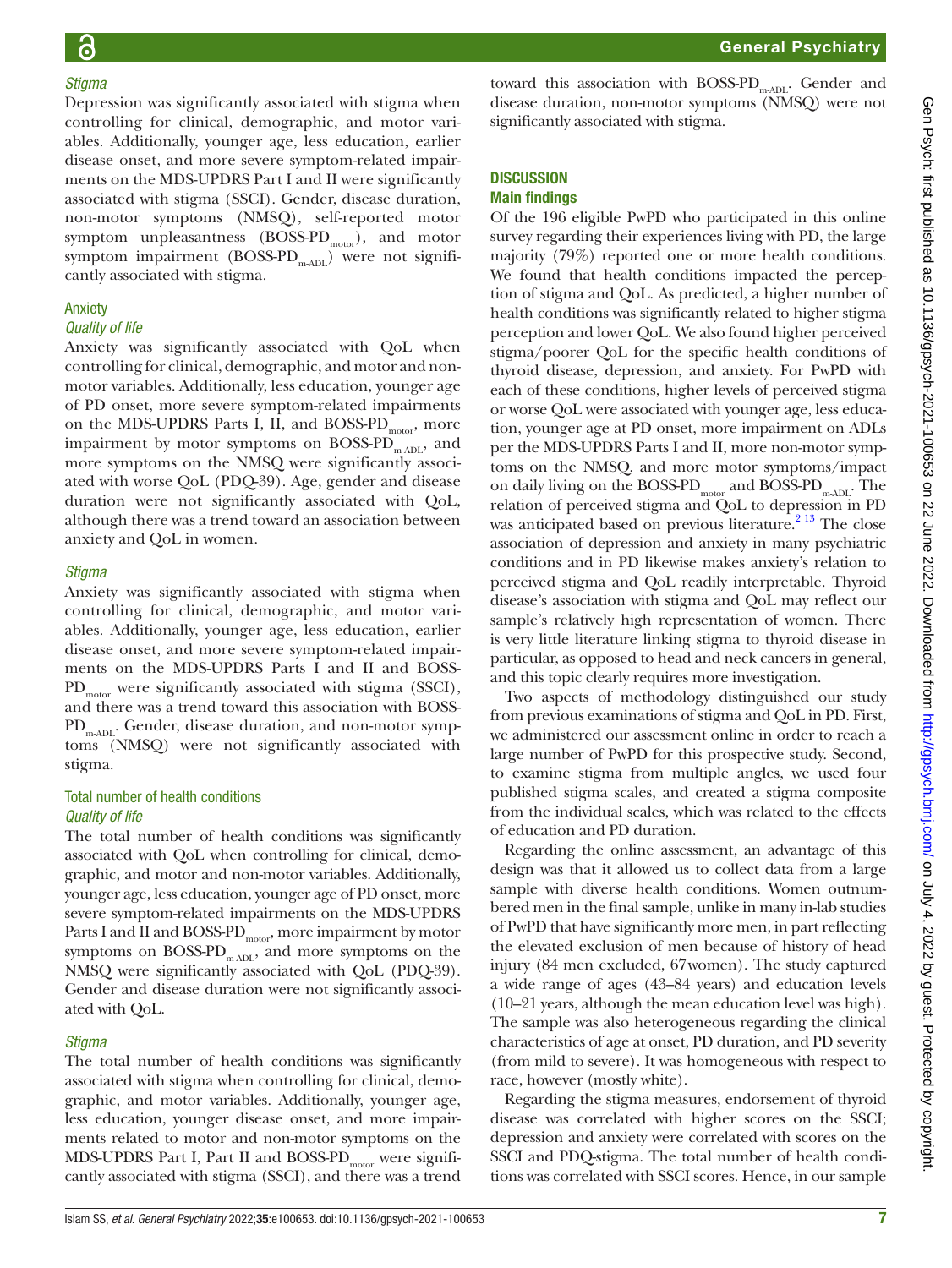of PwPD, the SSCI scale was most generally successful in picking up perceived stigma (related to thyroid disease, depression, anxiety, and total health conditions). It is not unexpected that the SSCI would be most sensitive to stigma in PD, as it was developed as part of a study of healthrelated QoL for persons with neurological disorders and its purpose is to assess stigma associated with chronic illnesses. Scores on the PDQ-39 stigma subscale correlated with those on the SSCI more strongly than with scores on the other two scales, but as the PDQ-39 stigma subscale comprised only four questions, the narrowness of scope may have led to it being less sensitive to stigma overall than the SSCI.

The Mental Health Consumers' Experience of Stigma Scale (Wahl) and the Stigmatization Scale (Harvey) were not as sensitive as the others to the health conditions in question. Whereas the PDQ-39 is designed for persons with PD and the SCCI for those with chronic (neurological) illnesses, the Wahl Scale focuses more on general mental health associated stigma, and the Harvey Scale more on social and racial stigma. There was a trend toward correlations between endorsement of anxiety and scores on the Wahl (both measures) and Harvey (BAI), with  $p<0.05$  and therefore not at the level of our conservative alpha of 0.01. The weaker strength of the relation with the Wahl may have reflected it being a more general measure of mental health than the more specific SSCI (chronic, neurological) and PDQ-39 (PD specifically). Regarding the Harvey, the large majority of our sample identified as white and not Hispanic and therefore presumably did not experience stigma based on race or ethnicity, although they may have experienced social stigma. Although it was less sensitive than the other scales to stigma in our sample, the Harvey may possibly be useful in a more diverse sample of individuals with PD.

#### Limitations

The limitations of our study are mainly those seen in much health survey research. All of our measures were self-report. Participants may have been unreliable in their reporting of health conditions, in part because there was potential overlap in symptoms for some of the listed health conditions, especially common ones such as heart disease and high blood pressure. There were also exclusion criteria that may have been missed, misinterpreted, or ignored by participants. For example, many participants reported head injury in their health history and consequently were removed from the study. (See the "participants" section of "results" for our justification for retaining those with depression or anxiety; we nevertheless acknowledge that some potential participants decided not to take the survey based on the psychiatric exclusion criterion, possibly affecting the generalisability of the results.) Certain groupings may have led us to miss the unique impact of particular conditions; for example, many different heart-related issues (coronary artery disease vs arrhythmias) might qualify as 'heart disease' but have different effects on stigma and health. Our list of possible health conditions, while extensive, was not exhaustive. Because the objective of this study was not to examine the prevalence of health conditions in PD, but rather their

relation to stigma perception and QoL, this sampling issue was probably not of importance here, although it could be pertinent to other online studies. We did not evaluate cognition in this study, and hence we cannot comment on how stigma perception and QoL are related to cognitive problems that are associated with PD and PD-related dementia. $30$  We did not consider the duration or severity of the health conditions, nor whether they were past or current, which may have been related to perceived stigma and QoL. A further limitation is that our sample was mostly white; stigma and QoL may be experienced differently in non-white groups. Based on the results of this study, future research may consider the nuances of the relation of health conditions to the experience of stigma and QoL in PwPD and include a more diverse sample.

#### Implications

In conclusion, we found that additional health conditions in PwPD were associated with more perceived stigma and poorer QoL. When evaluating stigma and QoL in PD, it is important to consider the burden of health conditions and how they might be affecting PwPD. Individual health conditions, which may arise at different points in the ageing process, could have different effects at various stages of PD. Demographic variables such as age, sex, and race/ethnicity, and clinical variables such as disease severity, may also affect the relation between health conditions and stigma, as individuals from particular groups are at higher risk for having specific chronic conditions or more total health conditions, leading to more stigma perception and lower QoL. This study raises awareness of the complex interaction of other health-related conditions with demographic and PD clinical features that may complicate the lived experience of PwPD. This is information of potential importance to care partners, healthcare professionals, and individuals with PD themselves.

#### Twitter Alice Cronin-Golomb [@ACroninGolomb](https://twitter.com/ACroninGolomb)

**Acknowledgements** We are grateful to all of the participants in this study. We also thank the members of the BOSS-PD research team, especially Ryan Piers, Rini Kaplan, and Celina Pluim, for helpful discussions regarding this subproject, and Amie Larum and Luis Dominguez for survey and database development.

Contributors SSI: Research project—conception, organisation, execution; analysis—execution; manuscript—writing of the first draft. SN: Research project conception, organisation; analysis—design, review and critique; manuscript review and critique. SBK: Research project: conception, organisation; analysis design; manuscript—review and critique. JTF: Research project—conception; analysis—design, review and critique; manuscript—review and critique. RDS: Research project—conception, organisation; analysis—review and critique; manuscript—review and critique.ACG: Research project—conception, organisation; analysis—design, review and critique; manuscript—review and critique. ACG acts as guarantor.

Funding ACG was employed at Boston University, Boston, Massachusetts, USA. She has received funding on grants from the American Parkinson's Disease Association, NIH U01 EB029856 (PIs Boas, Kiran), R01 AG063775 (PI Reinhart), NIH R01 AG050595 (PIs Lyons, Kremen), the Boston University Alzheimer's Disease Center, and the Swiss National Science Foundation. She received compensation for editorial service for the journal *Psychological Science*.

Competing interests SSI was a student at Boston University, Boston, Massachusetts; Columbia University, New York, New York; and University of Illinois Urbana-Champaign, Champaign, Illinois. SN was employed at Bridgewater